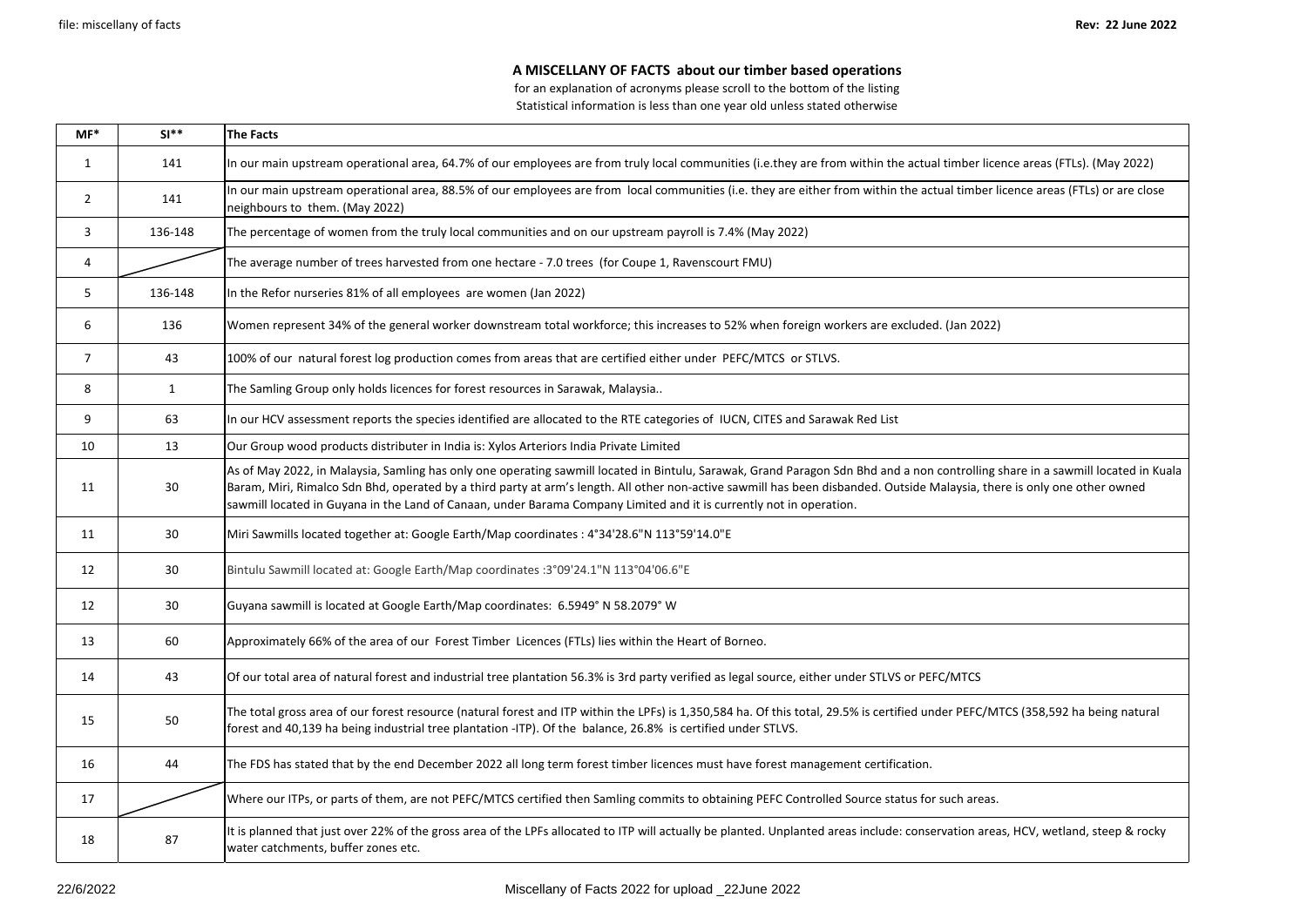| 19       | 87                                                                                                                                                                                                                                                                                                                                                                                                                                                                                                                                                                                                                                              | Just over 10% of our planted ITP area is on peat soil.                                                                                                                                                                                                                                                                                                                                             |
|----------|-------------------------------------------------------------------------------------------------------------------------------------------------------------------------------------------------------------------------------------------------------------------------------------------------------------------------------------------------------------------------------------------------------------------------------------------------------------------------------------------------------------------------------------------------------------------------------------------------------------------------------------------------|----------------------------------------------------------------------------------------------------------------------------------------------------------------------------------------------------------------------------------------------------------------------------------------------------------------------------------------------------------------------------------------------------|
| 20       | $\overline{7}$                                                                                                                                                                                                                                                                                                                                                                                                                                                                                                                                                                                                                                  | The Samling Group, through its Reforestation division, is a member of the Borneo Forestry Cooperative (BFC). One of BFC's main objectives is to facilitate R&D among members<br>and disseminate the findings.                                                                                                                                                                                      |
| 21       | 153                                                                                                                                                                                                                                                                                                                                                                                                                                                                                                                                                                                                                                             | The average wage of all workers in our Sarawak downstream operations is 17% above the current level required by the Minimum Wage Order 2020. (January, 2022)                                                                                                                                                                                                                                       |
| 22       | 154                                                                                                                                                                                                                                                                                                                                                                                                                                                                                                                                                                                                                                             | Salaries of female supervisors in our Sarawak downstream operations are 72% of the level of their male counterparts. (Jan 2022)                                                                                                                                                                                                                                                                    |
| 23       | 154                                                                                                                                                                                                                                                                                                                                                                                                                                                                                                                                                                                                                                             | Wages of female workers in our Sarawak downstream operations are 82% of the level of their male counterparts. (Jan 2022)                                                                                                                                                                                                                                                                           |
| 89<br>24 |                                                                                                                                                                                                                                                                                                                                                                                                                                                                                                                                                                                                                                                 | In our tree plantations, slopes of 35° and more are not planted. They are designated as Special Management Zones (SMZ) and set aside for protection as conservation areas.                                                                                                                                                                                                                         |
| 25       | Samling mills and operations engage suppliers on legal requirements by notifying on Samling's stand on legal source requirements, and that Samling shall have no direct or<br>Indirect involvement in unacceptable forest activities by suppliers who are not complying with local, national or international legislation, and or not complying with legislation of<br>166/167<br>the country of harvest relating to trade and customs. All suppliers are engaged on the need for legal sources requirements. This process, where Chains of Custody (CoC) are<br>applicable, is verified during the CoC audit undertaken by the accredited CBs. |                                                                                                                                                                                                                                                                                                                                                                                                    |
| 26       |                                                                                                                                                                                                                                                                                                                                                                                                                                                                                                                                                                                                                                                 | Samling was the first private company in Sarawak to obtain forest management certification for a forest timber licence (FTL).                                                                                                                                                                                                                                                                      |
| 27       |                                                                                                                                                                                                                                                                                                                                                                                                                                                                                                                                                                                                                                                 | Samling was the first private company in Sarawak to obtain forest management certification for a fully operational Licence for Planted Forest (LPF).                                                                                                                                                                                                                                               |
| 28       | 49                                                                                                                                                                                                                                                                                                                                                                                                                                                                                                                                                                                                                                              | The company is committed to sourcing its ITP logs from FSC-CW, PEFC-FM, PEFC-CS and from legal source                                                                                                                                                                                                                                                                                              |
| 29       | 43                                                                                                                                                                                                                                                                                                                                                                                                                                                                                                                                                                                                                                              | 70% of our current ITP production area is under PEFC endorsed MTCS                                                                                                                                                                                                                                                                                                                                 |
| 30       | 101                                                                                                                                                                                                                                                                                                                                                                                                                                                                                                                                                                                                                                             | We are committed to the journey to reduce GHG emissions and this is shown in our first Annual Sustainability Report 2020. Pellets have started via Control Union.                                                                                                                                                                                                                                  |
| 31       | 99                                                                                                                                                                                                                                                                                                                                                                                                                                                                                                                                                                                                                                              | Our natural forest harvesting operations have an average GHG intensity 57kg CO2e/m3 to log pond.                                                                                                                                                                                                                                                                                                   |
| 32       | 120                                                                                                                                                                                                                                                                                                                                                                                                                                                                                                                                                                                                                                             | In 2021 the average rate of herbicide application was 5.8I/ha (glyphosate) and 96.9g/ha (metsulfuron); for fertiliser - 81.8 kg/ha.                                                                                                                                                                                                                                                                |
| 33       | 175                                                                                                                                                                                                                                                                                                                                                                                                                                                                                                                                                                                                                                             | Samling has a Group Tax Department headed by a group tax officer reporting the the Group CFO who is responsible for management of tax, review of tax practices and tax<br>payments to governments, to ensure that the company's tax obligation is fulfilled. Samling also engages KPMG Tax and Deloitte Tax to review and check on the Group's tax<br>compliance as well as advise on tax matters. |
| 34       | 84 & others                                                                                                                                                                                                                                                                                                                                                                                                                                                                                                                                                                                                                                     | In 2021, 70% of 3rd party ITP logs is from a single supplier - KTS Logs Marketing Sdn. Bhd. FSC-C120238. Cert Code - SGSHK-COC-450013 controlled wood                                                                                                                                                                                                                                              |
| 35       | 154                                                                                                                                                                                                                                                                                                                                                                                                                                                                                                                                                                                                                                             | Women's wages in the Refor nurseries and offices average 89% of the male wages (Jan 2022)                                                                                                                                                                                                                                                                                                          |
| 36       | 153                                                                                                                                                                                                                                                                                                                                                                                                                                                                                                                                                                                                                                             | Average wage in Refor nurseries and offices was 5% above the minimum wage (Jan 2022)                                                                                                                                                                                                                                                                                                               |
| 37       | 45                                                                                                                                                                                                                                                                                                                                                                                                                                                                                                                                                                                                                                              | In 2020 66.6% of the Group's round log volume traded/processed was certified as PEFC/MTCS-FMC, FSC-CW/COC or STLVS. The balance being legal source but not certified as<br>such.                                                                                                                                                                                                                   |
| 38       | 150                                                                                                                                                                                                                                                                                                                                                                                                                                                                                                                                                                                                                                             | Women employees represent 29% of the Group's worldwide timber based workforce.                                                                                                                                                                                                                                                                                                                     |
| 39       | 99                                                                                                                                                                                                                                                                                                                                                                                                                                                                                                                                                                                                                                              | Our tree plantation (ITP) operations have an average GHG intensity of 29kg CO2e/m3 to log pond.                                                                                                                                                                                                                                                                                                    |
| 40       | 102                                                                                                                                                                                                                                                                                                                                                                                                                                                                                                                                                                                                                                             | GHG computation: (litres of diesel consumed in year/annual log production delivered to log pond or mill)*2.72 = kg C02e/m3 log delivered                                                                                                                                                                                                                                                           |
| 41       | 151                                                                                                                                                                                                                                                                                                                                                                                                                                                                                                                                                                                                                                             | There is a Minimum Wage Order in Malaysia dd 2020 now in force: Similarly both Guyana & Russia have similar legislation with which Samling complies                                                                                                                                                                                                                                                |

| to facilitate R&D among members                                                                         |
|---------------------------------------------------------------------------------------------------------|
| 2020. (January, 2022)                                                                                   |
|                                                                                                         |
|                                                                                                         |
| otection as conservation areas.                                                                         |
| amling shall have no direct or<br>or not complying with legislation of<br>e Chains of Custody (CoC) are |
|                                                                                                         |
| (LPF).                                                                                                  |
|                                                                                                         |
|                                                                                                         |
| ed via Control Union.                                                                                   |
|                                                                                                         |
|                                                                                                         |
| eview of tax practices and tax<br>and check on the Group's tax                                          |
| olled wood                                                                                              |
|                                                                                                         |
|                                                                                                         |
| g legal source but not certified as                                                                     |
|                                                                                                         |
|                                                                                                         |
| g complies                                                                                              |
|                                                                                                         |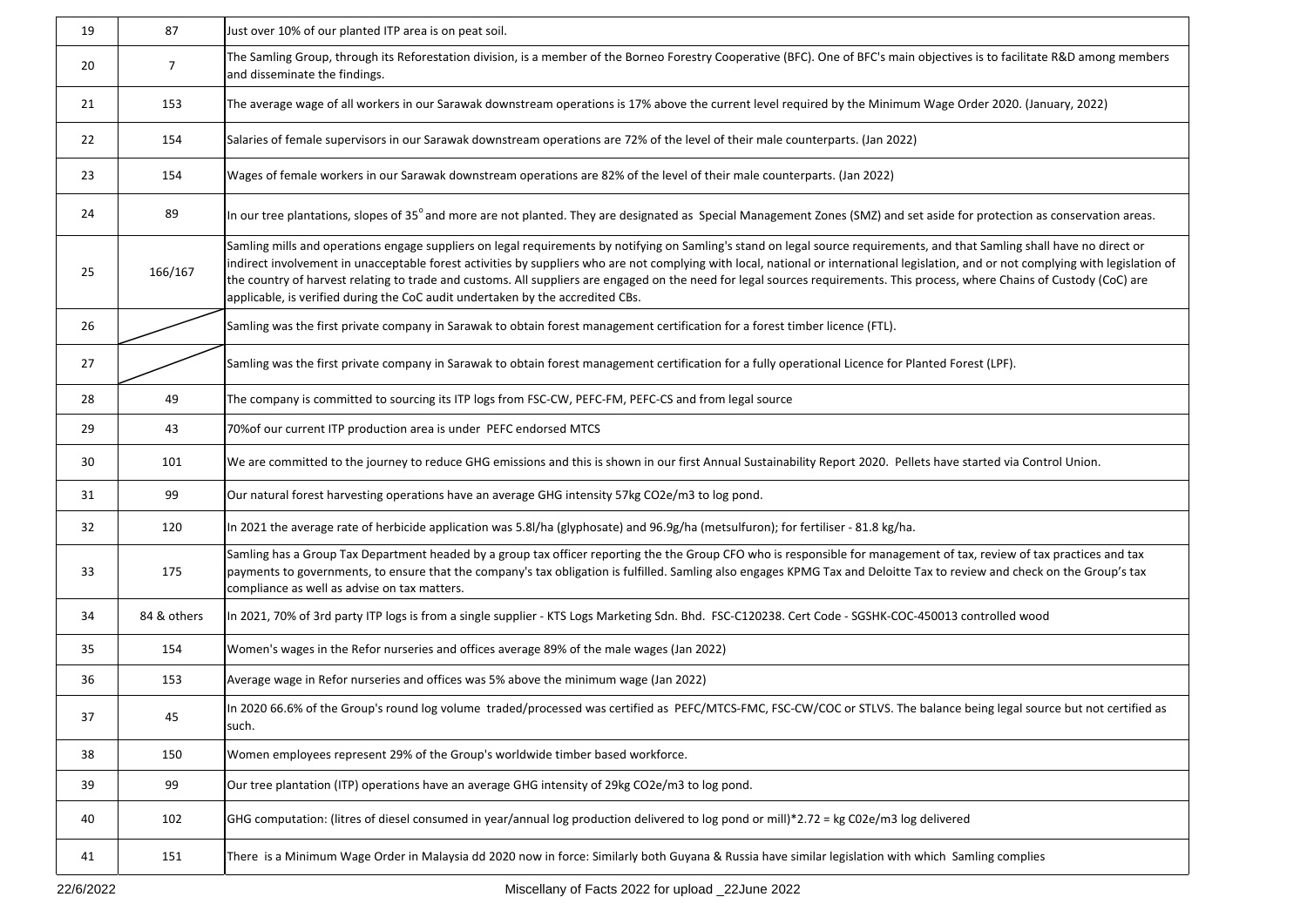| 42 | 14  | In 2021, apart from Malaysia, the sourcing countries are China, Vietnam, Indonesia, Brazil, Russia and Guyana.                              |
|----|-----|---------------------------------------------------------------------------------------------------------------------------------------------|
| 43 | 23  | Samling only controls & manages forests in Sarawak, Malaysia.                                                                               |
| 44 | 42  | Sarawak government require all eligible ITP to be certified by 2025                                                                         |
| 45 | 87  | Starting April 2015, implementation of RIL is mandatory for licences comitted for Forest Management Certification                           |
| 46 | 39  | None of our mills imports logs from other countries for processing in 2021 & 2022                                                           |
| 47 | 84  | KTS Timber Sdn Bhd is a major supplier of ITP logs (70% of third party logs) and is FSC-CW certified. On mineral soils; no peat planted     |
| 48 | 87  | We are committed best practices on our mineral and peat soils.                                                                              |
| 49 | 94  | KTS Timber Sdn Bhd is a major supplier of ITP logs (70% of 3rd party logs) and is FSC-CW certified.                                         |
| 50 | 97  | KTS Timber Sdn Bhd confirmed that 2020 was exceptionally wet: no hotspot/fire was recorded                                                  |
| 51 | 120 | A sophisticated system combining the Geomaster and the ERP allows chemical use by block, LPF and in total, to be computed                   |
| 52 | 126 | The revised Human Rights policy now on the website will be distributed to upstream & downstream for all their notice boards.                |
| 53 | 134 | We have a dedicated native liaison team with responsibility for community engagement                                                        |
| 54 | 35  | In 2021, Samling has 19 third party supplying mills, of which 11 are located in Malaysia                                                    |
| 55 | 158 | Accident Rate in 2020 was 2.17 per million manhours work and in 2021 was 1.38 per million manhours worked in Samling's forestry operations. |
| 56 | 159 | For 2020 and 2021, there were zero fatalities in Samling's forestry operations                                                              |
| 57 | 167 | Deliveries to all our mills are from legal sources with 67.4% being 3rd part certified as such.                                             |
|    |     |                                                                                                                                             |

| ns. |  |  |
|-----|--|--|
|     |  |  |
|     |  |  |
|     |  |  |